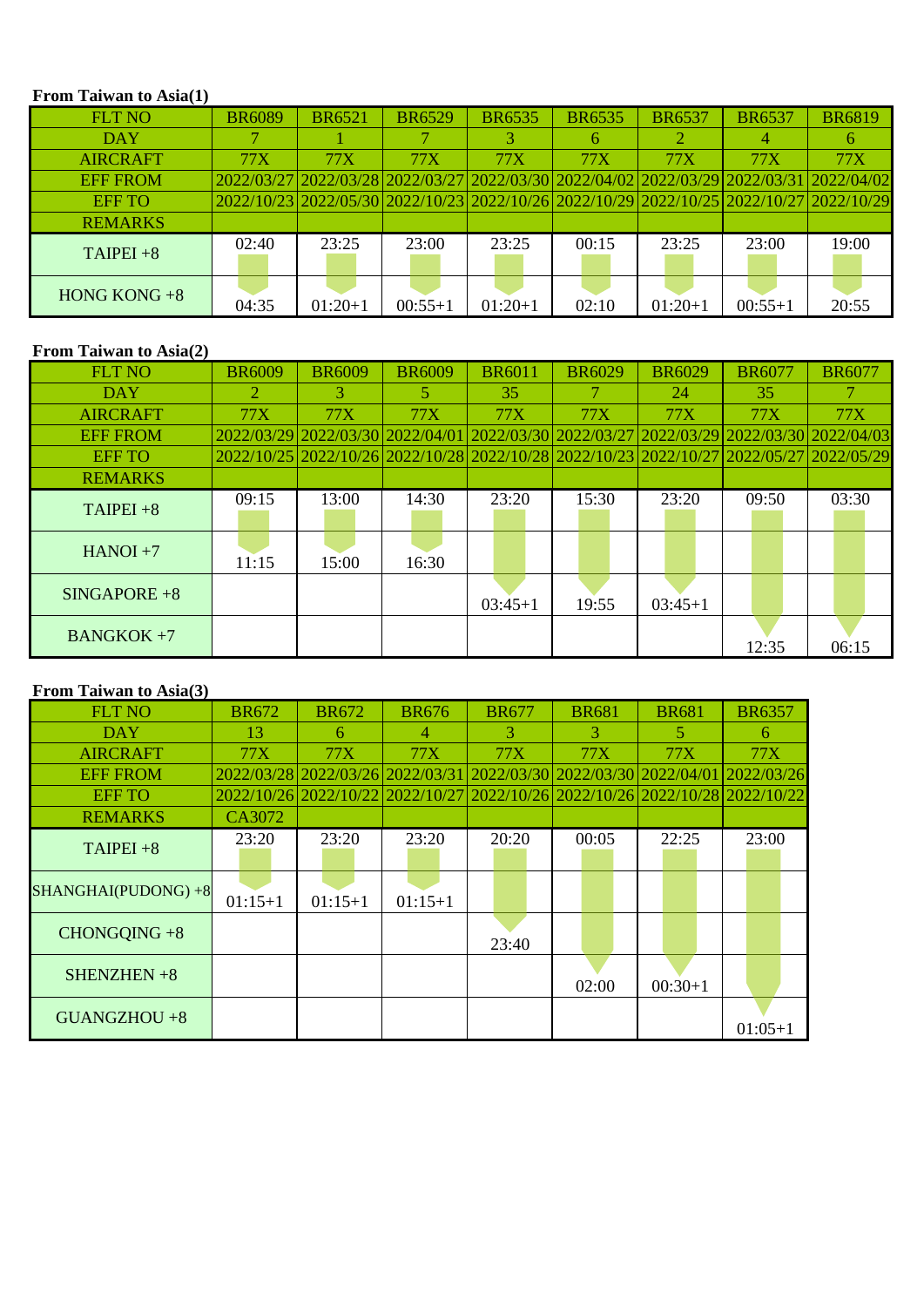| From Taiwan to America(1) |                |              |                       |              |              |                                                                              |              |
|---------------------------|----------------|--------------|-----------------------|--------------|--------------|------------------------------------------------------------------------------|--------------|
| <b>FLT NO</b>             | <b>BR606</b>   | <b>BR610</b> | <b>BR610</b>          | <b>BR610</b> | <b>BR620</b> | <b>BR620</b>                                                                 | <b>BR630</b> |
| <b>DAY</b>                | 4              |              | $\mathcal{D}_{\cdot}$ | 5            |              | З                                                                            | 6            |
| <b>AIRCRAFT</b>           | <b>77X</b>     | 77X          | <b>77X</b>            | <b>77X</b>   | 77X          | 77X                                                                          | <b>77X</b>   |
| <b>EFF FROM</b>           | 2022/03/31     |              |                       |              |              | 2022/03/27 2022/03/29 2022/04/01 2022/03/28 2022/03/30 2022/04/02            |              |
| <b>EFF TO</b>             |                |              |                       |              |              | 2022/10/27 2022/10/23 2022/10/25 2022/10/28 2022/10/24 2022/10/26 2022/10/29 |              |
| <b>REMARKS</b>            |                |              |                       |              |              |                                                                              |              |
| $TAIPEI + 8$              | 08:00          | 10:00        | 17:00                 | 21:30        | 20:25        | 06:00                                                                        | 15:00        |
| <b>ANCHORAGE -8</b>       | 00:55<br>01:55 |              |                       |              |              |                                                                              |              |
| <b>LOS ANGLES -7</b>      | 08:00          | 07:10        | 14:10                 | 18:40        | 17:35        | 03:10                                                                        | 12:10        |

# **From Taiwan to America(2)**

| <b>FLT NO</b>     | <b>BR624</b> | <b>BR624</b> | <b>BR634</b>                                                      | <b>BR634</b> | <b>BR634</b> | <b>BR654</b> |
|-------------------|--------------|--------------|-------------------------------------------------------------------|--------------|--------------|--------------|
| <b>DAY</b>        |              | 3            |                                                                   |              |              |              |
| <b>AIRCRAFT</b>   | 77X          | 77X          | 77X                                                               | 77X          | 77X          | 77X          |
| <b>EFF FROM</b>   |              |              | 2022/03/29 2022/03/30 2022/03/27 2022/03/30 2022/04/01 2022/03/31 |              |              |              |
| <b>EFF TO</b>     |              |              | 2022/10/25 2022/10/26 2022/10/23 2022/10/26 2022/10/28 2022/10/27 |              |              |              |
| <b>REMARKS</b>    |              |              |                                                                   |              |              |              |
| $TAIPEI + 8$      | 09:20        | 13:00        | 10:40                                                             | 08:50        | 10:35        | 13:00        |
| <b>CHICAGO -5</b> | 10:10        | 13:50        | 11:30                                                             | 09:40        | 11:15        | 13:50        |

#### **From Taiwan to America(3)**

| <b>FLT NO</b>       | <b>BR658</b> | <b>BR658</b> | <b>BR660</b> | <b>BR660</b> | <b>BR662</b>                                           |
|---------------------|--------------|--------------|--------------|--------------|--------------------------------------------------------|
| <b>DAY</b>          | 2            | 6            |              | 5            |                                                        |
| <b>AIRCRAFT</b>     | 77X          | 77X          | 77X          | 77X          | 77X                                                    |
| <b>EFF FROM</b>     |              |              |              |              | 2022/03/29 2022/04/02 2022/03/28 2022/04/01 2022/03/28 |
| <b>EFF TO</b>       |              |              |              |              | 2022/10/25 2022/10/29 2022/10/24 2022/10/28 2022/10/24 |
| <b>REMARKS</b>      |              |              |              |              |                                                        |
| $TAIPEI + 8$        | 15:00        | 12:30        | 03:30        | 23:20        | 17:15                                                  |
|                     | 07:55        | 05:25        | $20:25-1$    | 16:15        | 10:10                                                  |
| <b>ANCHORAGE -8</b> | 08:55        | 06:25        | $21:25-1$    | 17:15        | 11:10                                                  |
| CHICAGO -5          | 17:40        | 15:10        | 06:10        | $02:00+1$    | 19:55                                                  |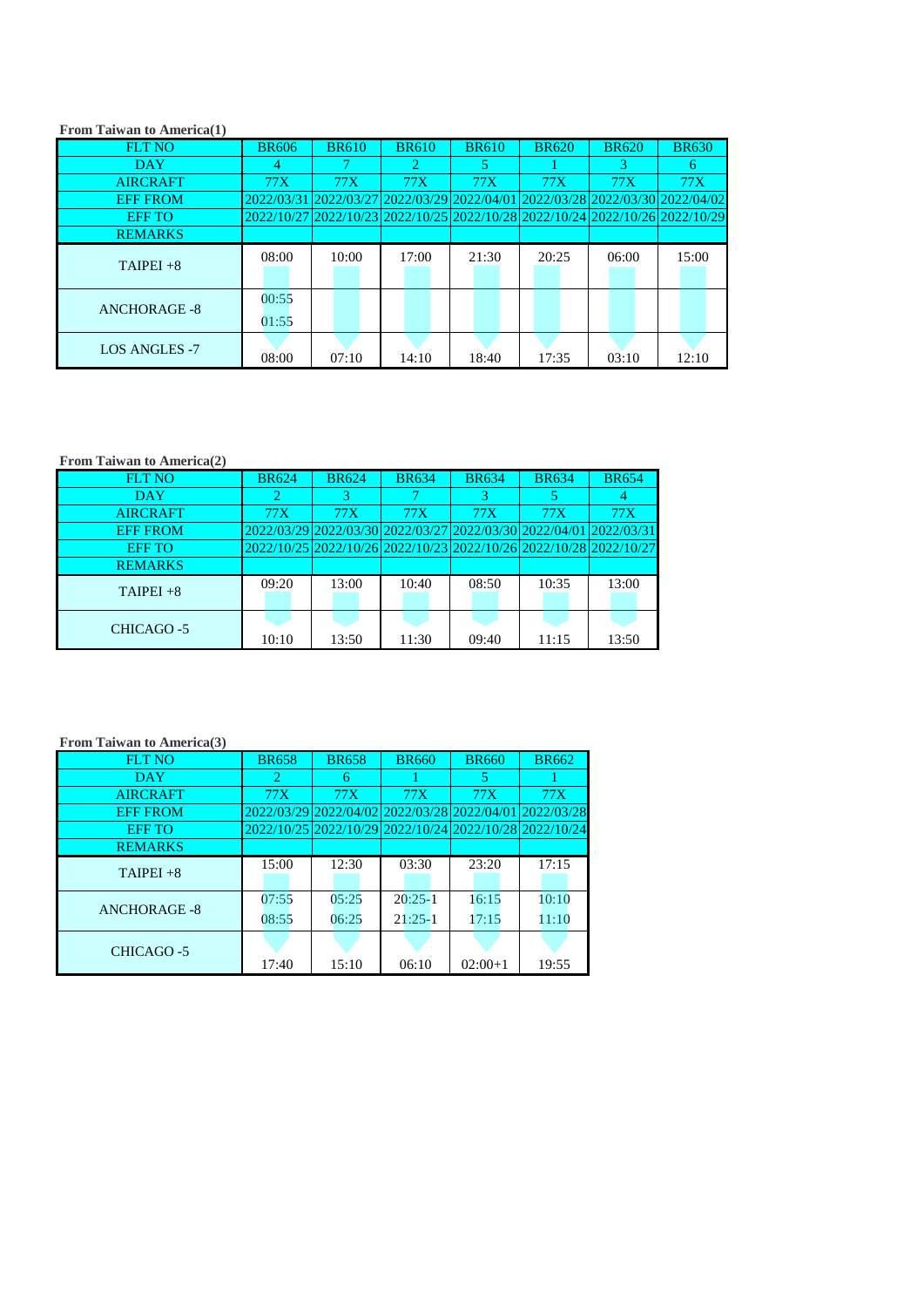# **From Taiwan to America(4)**

| <b>FLT NO</b>       | <b>BR626</b> | <b>BR636</b> | <b>BR668</b>                                                                 | <b>BR692</b> | <b>BR692</b> | <b>BR698</b>          | <b>BR698</b> |
|---------------------|--------------|--------------|------------------------------------------------------------------------------|--------------|--------------|-----------------------|--------------|
| <b>DAY</b>          | 3            | 47           | 146                                                                          |              | 4            |                       | 5            |
| <b>AIRCRAFT</b>     | 77X          | 77X          | 77X                                                                          | 77X          | 77X          | 77X                   | 77X          |
| <b>EFF FROM</b>     |              |              | 2022/03/30 2022/03/27 2022/03/28 2022/03/28 2022/03/31                       |              |              | 2022/03/27 2022/04/01 |              |
| <b>EFF TO</b>       |              |              | 2022/04/27 2022/10/27 2022/10/29 2022/10/24 2022/10/27 2022/10/23 2022/10/28 |              |              |                       |              |
| <b>REMARKS</b>      |              |              |                                                                              |              |              |                       |              |
| TAIPEI $+8$         | 07:35        | 07:35        | 08:00                                                                        | 09:00        | 07:40        | 09:00                 | 07:40        |
| <b>ANCHORAGE -8</b> | 00:30        | 00:30        | 00:55                                                                        | 01:55        | 00:35        | 01:55                 | 00:35        |
|                     | 01:30        | 01:30        | 01:55                                                                        | 02:55        | 01:35        | 02:55                 | 01:35        |
| <b>NEW YORK -5</b>  |              |              |                                                                              |              |              |                       |              |
|                     | 12:15        | 12:15        |                                                                              |              |              |                       |              |
| <b>ATLANTA-4</b>    |              |              |                                                                              |              |              |                       |              |
|                     |              |              | 12:30                                                                        |              |              |                       |              |
| DALLAS-5            |              |              |                                                                              |              |              |                       |              |
|                     |              |              |                                                                              | 11:50        | 10:30        | 11:50                 | 10:30        |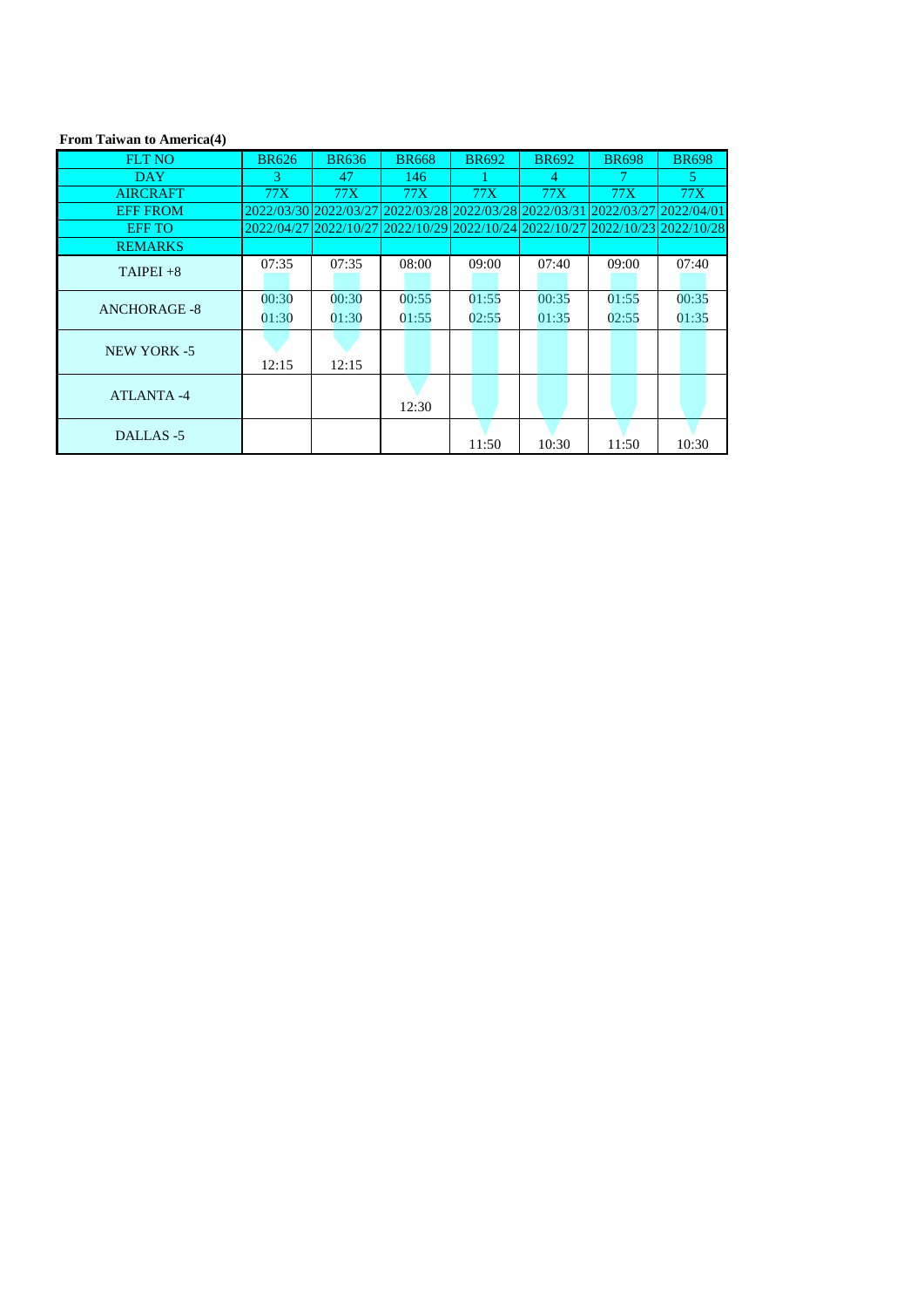#### **From Asia to Taiwan(1)**

# **From Asia to Taiwan(2)**

| <b>FLT NO</b>   | <b>BR6090</b> | <b>BR6522</b> | <b>BR6530</b> | <b>BR6536</b> | <b>BR6536</b> | <b>BR6538</b> | <b>BR6538</b>                                                                           | <b>BR6820</b> |
|-----------------|---------------|---------------|---------------|---------------|---------------|---------------|-----------------------------------------------------------------------------------------|---------------|
| <b>DAY</b>      |               |               |               | 4             | 6             |               |                                                                                         |               |
| <b>AIRCRAFT</b> | <b>77X</b>    | <b>77X</b>    | <b>77X</b>    | <b>77X</b>    | <b>77X</b>    | <b>77X</b>    | <b>77X</b>                                                                              | <b>77X</b>    |
| <b>EFF FROM</b> |               |               |               |               |               |               | 2022/03/27 2022/03/29 2022/03/28 2022/03/31 2022/04/02 2022/03/30 2022/04/01 2022/04/02 |               |
| <b>EFF TO</b>   |               |               |               |               |               |               | 2022/10/23 2022/05/31 2022/10/24 2022/10/27 2022/10/29 2022/10/26 2022/10/28 2022/10/29 |               |
| <b>REMARKS</b>  |               |               |               |               |               |               |                                                                                         |               |
| HONG KONG $+8$  | 06:35         | 03:20         | 02:55         | 03:20         | 04:10         | 03:20         | 02:55                                                                                   | 22:55         |
| $TAIPEI + 8$    | 08:25         | 05:10         | 04:45         | 05:10         | 06:00         | 05:10         | 04:45                                                                                   | $00:45+1$     |

#### **From Asia to Taiwan(3)**

| <b>FLT NO</b>   | <b>BR6010</b>         | <b>BR6010</b>                                                                           | <b>BR6010</b> | <b>BR6012</b> | <b>BR6030</b> | <b>BR6030</b> | <b>BR6078</b> | <b>BR6078</b>                                                                           |
|-----------------|-----------------------|-----------------------------------------------------------------------------------------|---------------|---------------|---------------|---------------|---------------|-----------------------------------------------------------------------------------------|
| <b>DAY</b>      | $\mathcal{D}_{\cdot}$ | 3.                                                                                      |               | 46            |               | 35            | 35            |                                                                                         |
| <b>AIRCRAFT</b> | <b>77X</b>            | <b>77X</b>                                                                              | <b>77X</b>    | <b>77X</b>    | <b>77X</b>    | <b>77X</b>    | <b>77X</b>    | <b>77X</b>                                                                              |
| <b>EFF FROM</b> |                       | 2022/03/29 2022/03/30 2022/04/01 2022/03/31 2022/03/27 2022/03/30 2022/03/30 2022/03/27 |               |               |               |               |               |                                                                                         |
| <b>EFF TO</b>   |                       |                                                                                         |               |               |               |               |               | 2022/10/25 2022/10/26 2022/10/28 2022/10/29 2022/10/23 2022/10/28 2022/05/27 2022/05/29 |
| <b>REMARKS</b>  |                       |                                                                                         |               |               |               |               |               |                                                                                         |
| $HANOI + 7$     | 13:15                 | 17:00                                                                                   | 18:30         |               |               |               |               |                                                                                         |
| $SINGAPORE + 8$ |                       |                                                                                         |               | 05:45         | 21:55         | 05:45         |               |                                                                                         |
| $BANGKOK +7$    |                       |                                                                                         |               |               |               |               | 14:35         | 08:15                                                                                   |
| $TAIPEI + 8$    | 17:05                 | 20:55                                                                                   | 22:20         | 10:30         | $02:40+1$     | 10:30         | 19:25         | 13:05                                                                                   |

| <b>FLT NO</b>          | <b>BR671</b> | <b>BR671</b>                                                                 | <b>BR675</b> | <b>BR678</b>   | <b>BR682</b> | <b>BR682</b> | <b>BR6358</b> |
|------------------------|--------------|------------------------------------------------------------------------------|--------------|----------------|--------------|--------------|---------------|
| <b>DAY</b>             | 24           |                                                                              | 5.           | $\overline{4}$ | 3            | 6            |               |
| <b>AIRCRAFT</b>        | <b>77X</b>   | 77X                                                                          | <b>77X</b>   | <b>77X</b>     | <b>77X</b>   | 77X          | <b>77X</b>    |
| <b>EFF FROM</b>        |              | 2022/03/29 2022/03/27 2022/04/01 2022/03/31 2022/03/30 2022/04/02 2022/03/27 |              |                |              |              |               |
| <b>EFF TO</b>          |              | 2022/10/27 2022/10/23 2022/10/28 2022/10/27 2022/10/26 2022/10/29 2022/10/23 |              |                |              |              |               |
| <b>REMARKS</b>         | CA3071       |                                                                              |              |                |              |              |               |
| $SHANGHAI(PUDONG) + 8$ | 03:15        | 03:15                                                                        | 03:15        |                |              |              |               |
| $CHONGQING + 8$        |              |                                                                              |              | 02:10          |              |              |               |
| SHENZHEN $+8$          |              |                                                                              |              |                | 04:05        | 03:00        |               |
| $GUANGZHOU +8$         |              |                                                                              |              |                |              |              | 03:00         |
| $TAIPEI + 8$           | 05:05        | 05:05                                                                        | 05:05        | 05:15          | 05:55        | 04:50        | 05:05         |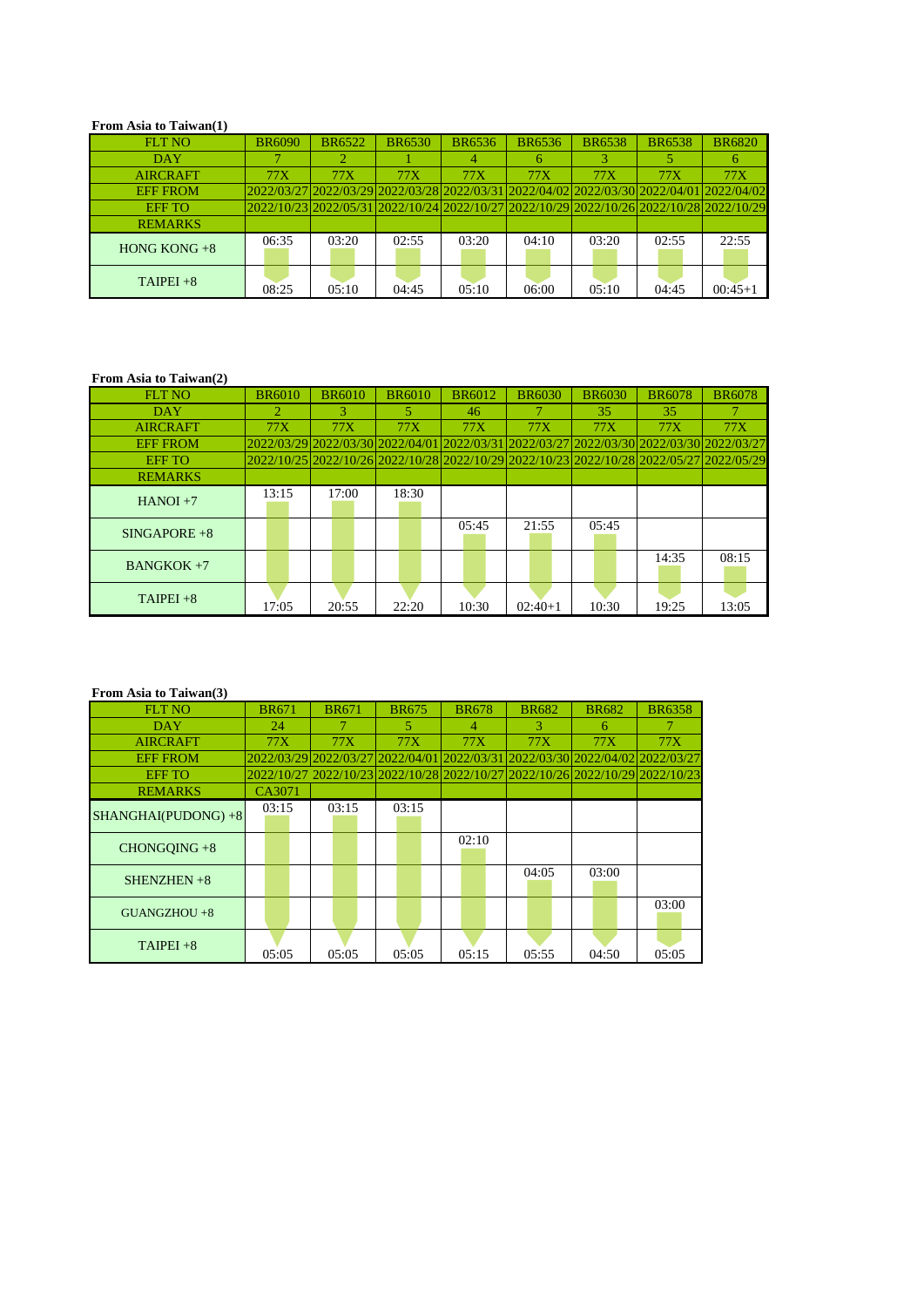#### **From America to Taiwan(1)**

#### **From America to Taiwan(2)**

| <b>FLT NO</b>        | <b>BR605</b> | <b>BR609</b> | <b>BR609</b> | <b>BR609</b> | <b>BR619</b> | <b>BR619</b> | <b>BR629</b> |
|----------------------|--------------|--------------|--------------|--------------|--------------|--------------|--------------|
| <b>DAY</b>           |              |              |              |              |              |              | b            |
| <b>AIRCRAFT</b>      | <b>77X</b>   | <b>77X</b>   | 77X          | 77X          | <b>77X</b>   | <b>77X</b>   | <b>77X</b>   |
| <b>EFF FROM</b>      | 2022/03/31   | 2022/03/27   | 2022/03/29   | 2022/04/01   | 2022/03/28   | 2022/03/30   | 2022/04/02   |
| <b>EFF TO</b>        | 2022/10/27   | 2022/10/23   | 2022/10/25   | 2022/10/28   | 2022/10/24   | 2022/10/26   | 2022/10/29   |
| <b>REMARKS</b>       |              |              |              |              |              |              |              |
| <b>LOS ANGLES -7</b> | 10:20        | 09:30        | 16:30        | 21:00        | 19:55        | 05:30        | 14:30        |
| $TAIPEI + 8$         | 15:10+1      | $14:20+1$    | $21:20+1$    | $01:50+2$    | $00:45+2$    | $10:20+1$    | $19:20+1$    |

#### **From America to Taiwan(3)**

| <b>FLT NO</b>     | <b>BR623</b> | <b>BR623</b> | <b>BR633</b> | <b>BR641</b> | <b>BR641</b> | <b>BR653</b> | <b>BR653</b> | <b>BR653</b> | <b>BR633</b> |
|-------------------|--------------|--------------|--------------|--------------|--------------|--------------|--------------|--------------|--------------|
| <b>DAY</b>        |              |              |              |              | <sub>0</sub> | 4            |              |              |              |
| <b>AIRCRAFT</b>   | 77X          | 77X          | <b>77X</b>   | 77X          | 77X          | 77X          | 77X          | 77X          | <b>77X</b>   |
| <b>EFF FROM</b>   | 2022/03/29   | 2022/03/30   | 2022/03/27   | 2022/03/29   | 2022/04/02   | 2022/03/3    | 2022/03/28   | 2022/04/02   | 2022/03/28   |
| <b>EFF TO</b>     | 2022/10/25   | 2022/10/26   | 2022/10/23   | 2022/10/25   | 2022/10/29   | 2022/10/27   | 2022/10/24   | 2022/10/29   | 2022/10/24   |
| <b>REMARKS</b>    |              |              |              |              |              |              |              |              |              |
| <b>CHICAGO -5</b> | 12:30        | 16:10        | 13:50        | 20:00        | 17:30        | 16:10        | 08:30        | 04:20        | 22:15        |
| $TAIPEI + 8$      | 16:45+1      | $20:25+1$    | 18:05+1      | $00:15+2$    | $21:45+1$    | $20:25+1$    | 12:45+1      | $08:35+1$    | $02:30+2$    |

| <b>FLT NO</b>       | <b>BR685</b>           | <b>BR685</b>           | <b>BR625</b>   | <b>BR635</b>   | <b>BR667</b>           | <b>BR691</b>   | <b>BR691</b>   | <b>BR697</b>   | <b>BR697</b>   |
|---------------------|------------------------|------------------------|----------------|----------------|------------------------|----------------|----------------|----------------|----------------|
| DAY                 | 3                      | 5 <sup>1</sup>         | $\mathbf{3}$   | 47             | 146                    |                | $\overline{4}$ | $\tau$         | 5 <sup>1</sup> |
| <b>AIRCRAFT</b>     | <b>77X</b>             | 77X                    | <b>77X</b>     | <b>77X</b>     | <b>77X</b>             | <b>77X</b>     | <b>77X</b>     | <b>77X</b>     | <b>77X</b>     |
| <b>EFF FROM</b>     | 2022/03/30             | 2022/04/01             | 2022/03/30     | 2022/03/27     | 2022/03/28             | 2022/03/28     | 2022/03/31     | 2022/03/27     | 2022/04/01     |
| <b>EFF TO</b>       | 2022/10/26             | 2022/10/28             | 2022/04/27     | 2022/10/27     | 2022/10/29             | 2022/10/24     | 2022/10/27     | 2022/10/23     | 2022/10/28     |
| <b>REMARKS</b>      |                        |                        |                |                |                        |                |                |                |                |
| <b>CHICAGO -5</b>   | 12:00                  | 13:35                  |                |                |                        |                |                |                |                |
| <b>NEW YORK -5</b>  |                        |                        | 15:15          | 15:15          |                        |                |                |                |                |
| <b>ATLANTA-4</b>    |                        |                        |                |                | 14:50                  |                |                |                |                |
| DALLAS-5            |                        |                        |                |                |                        | 14:10          | 12:50          | 14:10          | 12:50          |
| <b>ANCHORAGE -8</b> | 15:20<br>16:20         | 16:55<br>17:55         | 18:40<br>19:40 | 18;40<br>19:40 | 18:05<br>19:05         | 17:40<br>18:40 | 16:20<br>17:20 | 17:40<br>18:40 | 16:20<br>17:20 |
| $OSAKA +9$          | $17:25+1$<br>$19:25+1$ | $19:00+1$<br>$21:00+1$ |                |                | $20:10+1$<br>$22:10+1$ |                |                |                |                |
| $TAIPEI + 8$        | $21:10+1$              | $22:45+1$              | $21:30+1$      | $21:30+1$      | $23:55+1$              | $20:30+1$      | $19:10+1$      | $20:30+1$      | $19:10+1$      |